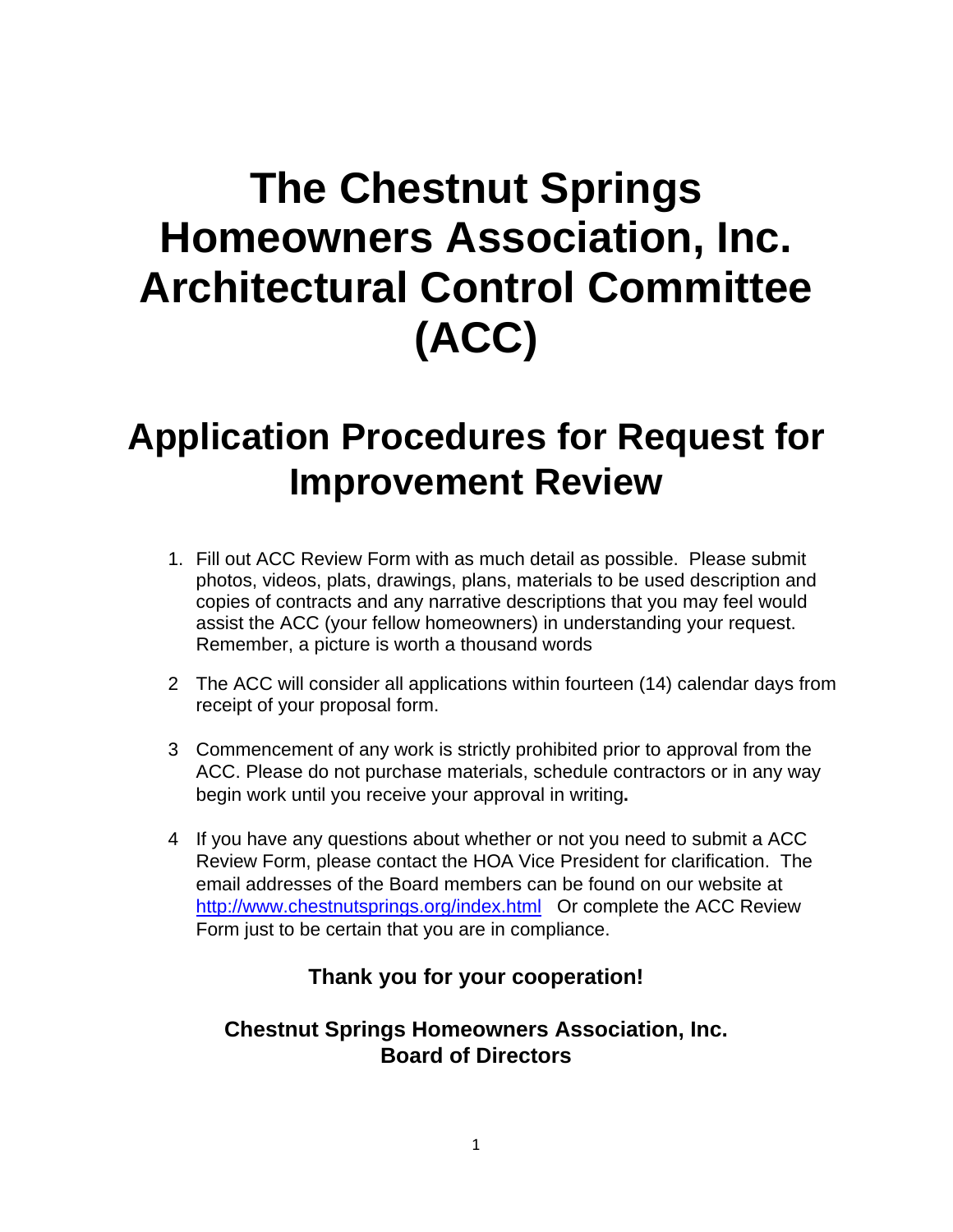# **Chestnut Springs Design Guidelines**

#### *Table of Contents*

| <b>Additions and Expansions</b>                                    |
|--------------------------------------------------------------------|
| <b>Dumpsters</b>                                                   |
| <b>Fences/Walls</b>                                                |
| <b>Lighting</b>                                                    |
| <b>Lawn Décor</b>                                                  |
| <b>Mailboxes</b>                                                   |
| <b>Painting and Staining</b>                                       |
| <b>Parking Signs</b>                                               |
| <b>Roofing</b>                                                     |
| <b>Siding and Shutters</b>                                         |
| <b>Windows and Doors</b>                                           |
| <b>Air Conditioning Units</b>                                      |
| <b>Solar Collectors</b>                                            |
| <b>Woodpiles and Clotheslines</b>                                  |
| <b>Docks</b>                                                       |
| <b>Driveways and Pull-Off areas</b>                                |
| <b>Outbuildings and Pre-Fabricated or Factory Built Structures</b> |
| Landscaping                                                        |
| <b>Trees</b>                                                       |
| <b>Lawn and Landscape Maintenance</b>                              |
| Trash                                                              |
| <b>Swimming Pools, Spas and Hot Tubs</b>                           |
| <b>Unsafe Conditions</b>                                           |
| <b>Recreational Equipment</b>                                      |
|                                                                    |
|                                                                    |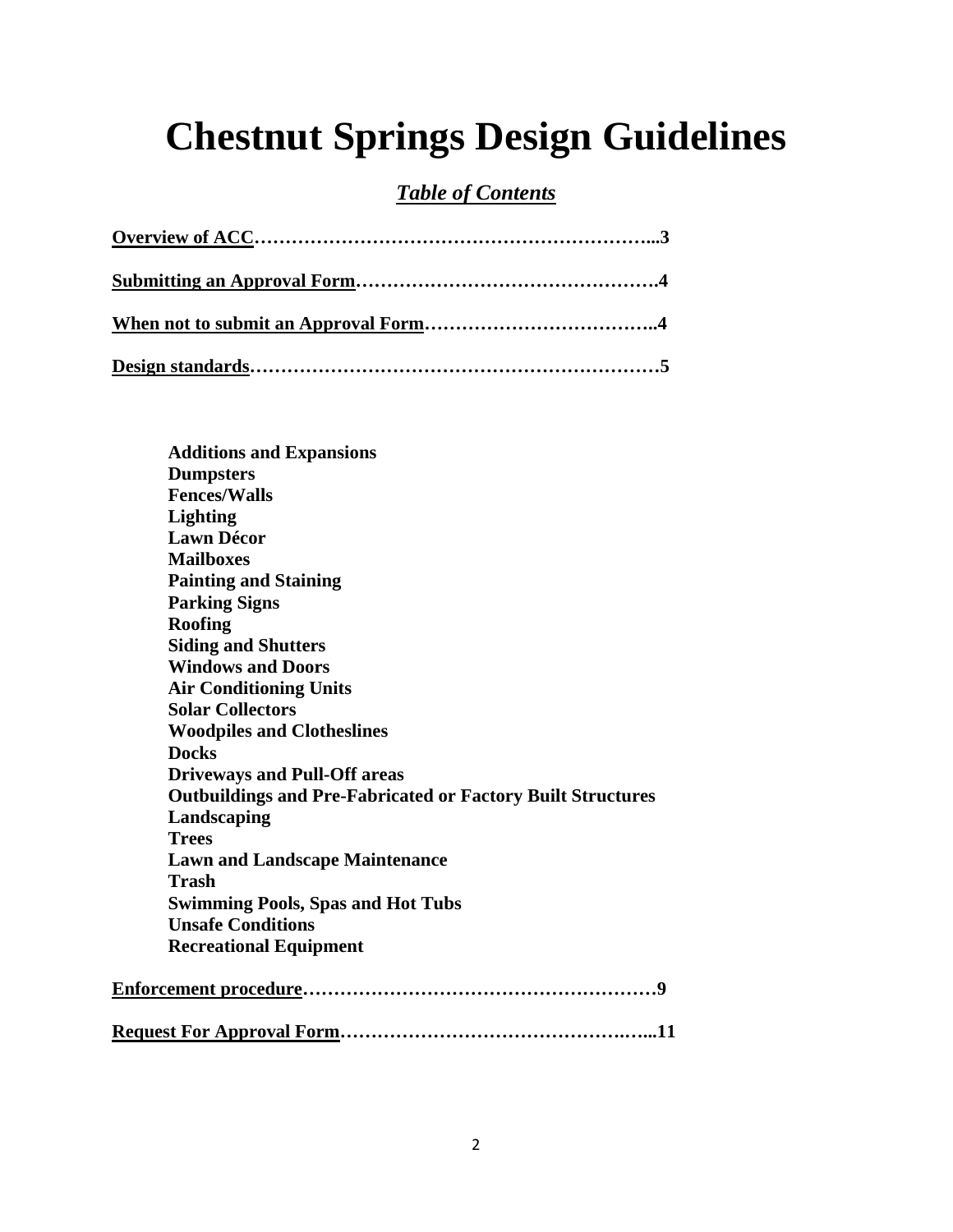#### *The Architectural Control Committee:*

**AUTHORITY – Committee reporting to the Chestnut Springs HOA Board of Directors (the "Board"). The ACC will make recommendations to the Board in accordance with our approved neighborhood governing documents.** 

**PURPOSE – The purpose of the ACC is to assure that any improvement, installation, construction or alteration of any structure on any lot; the maintenance of structures and lots; the landscaping/hardscaping of any lot; and all other provisions of the Declaration and the Design Standards are in accordance with the Declaration, in conformity and harmony with the standards of the neighborhood, and with the Standards established by the ACC. Interior alterations are not subject to ACC review. Enforcement of ACC Design Standards is the responsibility of the Board as set forth in Article V of the Bylaws.**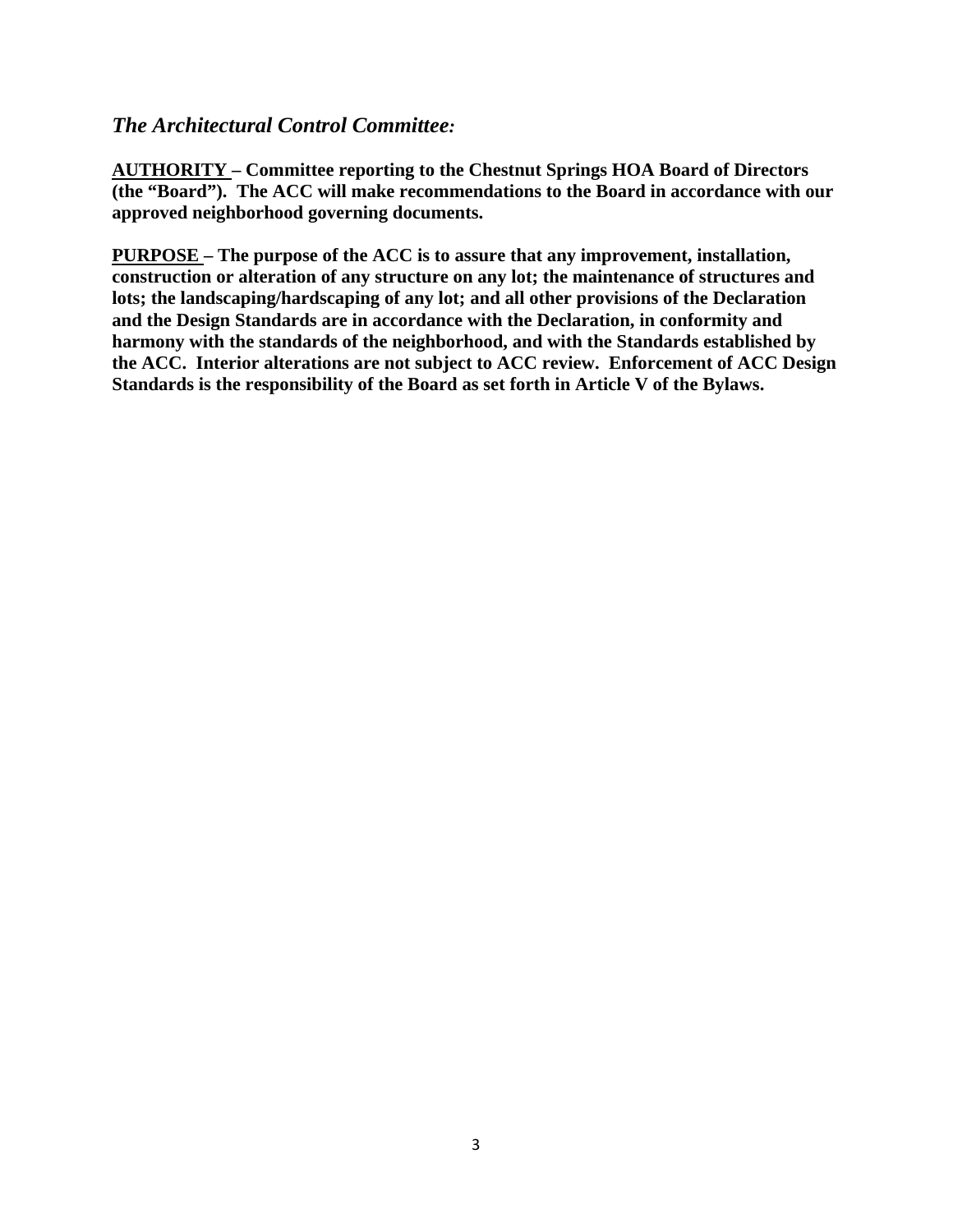#### *Making Changes? Here's the Process:*

**WHEN TO SUBMIT PLANS FOR APPROVAL – Please submit a plan for approval when you are making any alterations, modifications, or improvements to your home or lot. Examples include: building an addition, changing your home's paint scheme, or adding a fence. Use the Design Guidelines as a reference when making changes.** 

**HOW TO SUBMIT PLANS FOR APPROVAL – During the design stage of a proposed improvement, a Request for Proposed Improvement Review form ("ACC Review Form") must be submitted by the property owner to the Board. Forms are available online at the Chestnut Springs website: www.chestnutsprings.org or upon request to the Board.** *NO IMPROVEMENTS SHALL BEGIN BEFORE ACC APPROVAL IS GRANTED IN WRITING.*

**In addition to the ACC Review Form, supporting documentation should be provided including, but not limited to: site drawings, photographs or drawings of planned structures, material or color samples, landscape plans, or any other data to convey the necessary information. Incomplete information or documentation could result in rejection of the application.** 

**THE APPROVAL PROCESS – The ACC has fourteen (14) calendar days to review the ACC Review Form. The homeowner will be notified if additional information is required. The homeowner will be notified in writing (via email) of the Board's decision. Verbal approval, either by an ACC member or a member of the Board is not sufficient.** 

**ACC approval does not relieve the homeowner of responsibility for compliance with applicable codes, zoning and other governmental requirements.** 

**WHEN NOT TO SUBMIT AN APPROVAL FORM – The following exterior modifications, and only these modifications, do not require an Approval Form to be submitted: Flag Poles (4 ft. in length or height and less) Children's Wading Pools (temporary) Minor Landscaping Changes under \$1,000 including: Ornamental Trees and Shrubbery Seasonal Landscaping and Color Sod or Reseeding Lawn Painting or Roofing without Color or Style Change Seasonal Lighting (No more than thirty (30) days before the holiday and no longer than ten (10) days after the holiday)**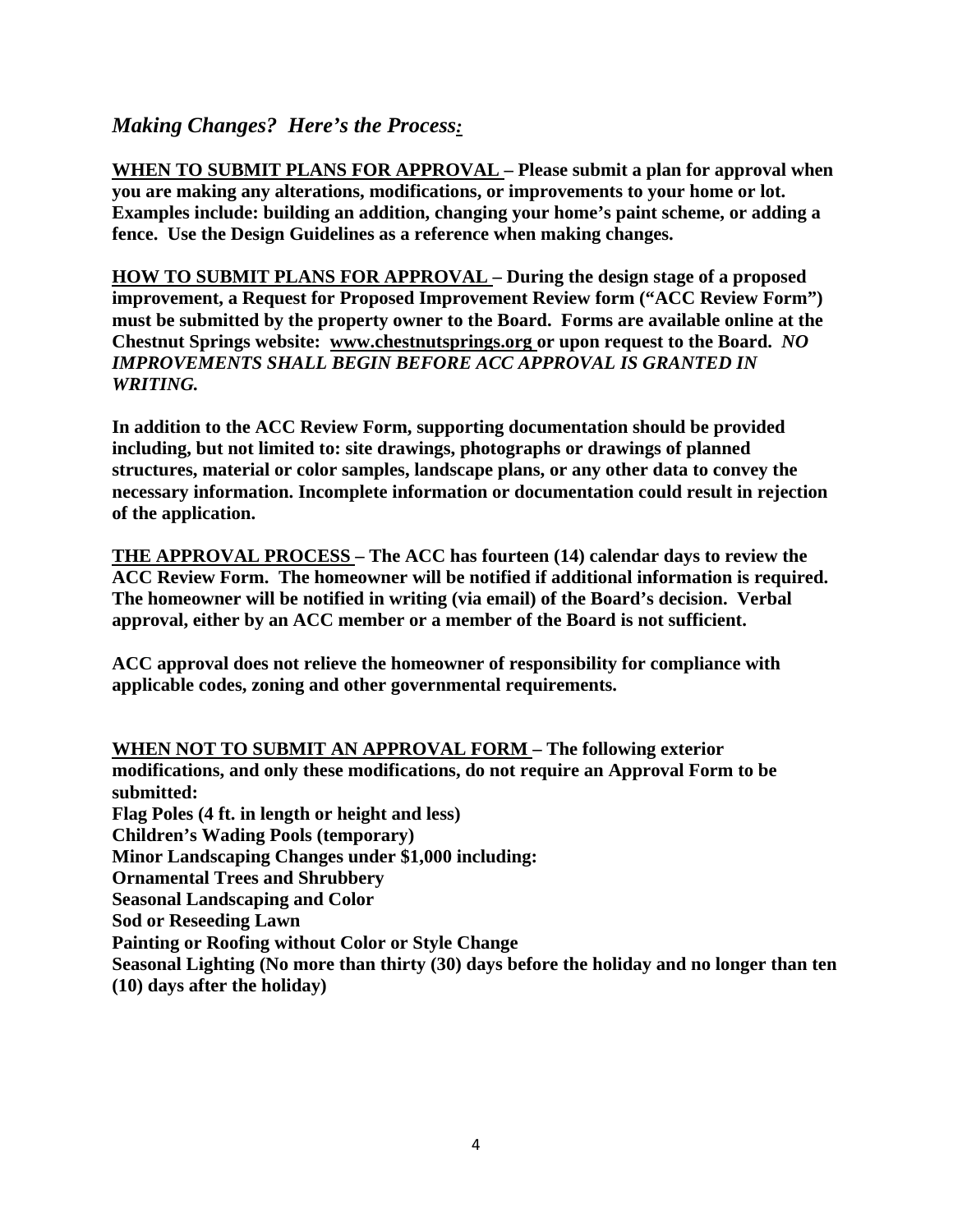#### *Design Standards*

#### *Why we have design standards:*

**The purpose of design standards is to provide an overall framework for the maintenance of the community in order to preserve the quality of life, the appearance, and property values in Chestnut Springs. With this in mind, the Architectural Control Committee (the "ACC") has initiated Design Standards to reflect a continued change in emphasis from regulating new construction to managing the maintenance and updating of homes to enhance all our needs as a maturing community.** 

**We have approached these changes in a positive light, hoping to set the tone for continuing confidence and pride in Chestnut Springs. Please note these standards must be used in conjunction with the several Declarations of Protective Covenants that have been recorded for the Chestnut Springs subdivision along with the Bylaws, as amended, that were recorded on May 29, 2002 as an exhibit to the new Declaration of Protective Covenants and Mandatory Membership for Chestnut Springs. When the term "Declaration" is used in these Design Standards, if the reference is to the newer Declaration of Protective Covenants and Mandatory Membership for Chestnut Springs, it will be referred to as the "New Declaration." If the terminology comes from one of the original Declaration of Protective Covenants, the reference will be to the "Original Declarations."** 

**DEFINITIONS - The terms as defined in Paragraph 2 of the Declaration shall apply to the Design Standards. The ACC will categorize and define all other improvements and related terms.** 

**ADDITIONS OR EXPANSIONS – An Approval Form is required for all additions, modifications, alterations, and expansions to a home and lot. Any proposed changes or improvements must be of the same structural integrity and design of your existing home, and in harmony with other structures in the subdivision. Structures must meet all setback requirements. This includes decks and balconies. All decks, balconies and other additions to structures must comply with these Design Standards.** 

**Construction controls are the responsibility of the Property Owner. This includes, but is not limited to, consideration of other homeowners during normal work hours, delivery of work materials and removal of excess materials during and upon completion of construction, erosion (silt and mud) control, construction signs, containment and removal of trash and debris in a timely manner, and the general appearance of the site.** 

**Board approval does not relieve the property owner of responsibility for compliance with applicable codes, zoning and other governmental requirements.** 

**DUMPSTERS – Dumpsters, or any containers for collection of trash and debris, must be approved by the ACC prior to placement on any Lot, and may be located thereon for a period as approved by the ACC. In any event, no construction debris shall be allowed to accumulate on any Lot. Portable On Demand Storage (P.O.D.S.) containers are not permitted on any lot for more than seventy-two (72) hours from time of delivery to accommodate loading and unloading.**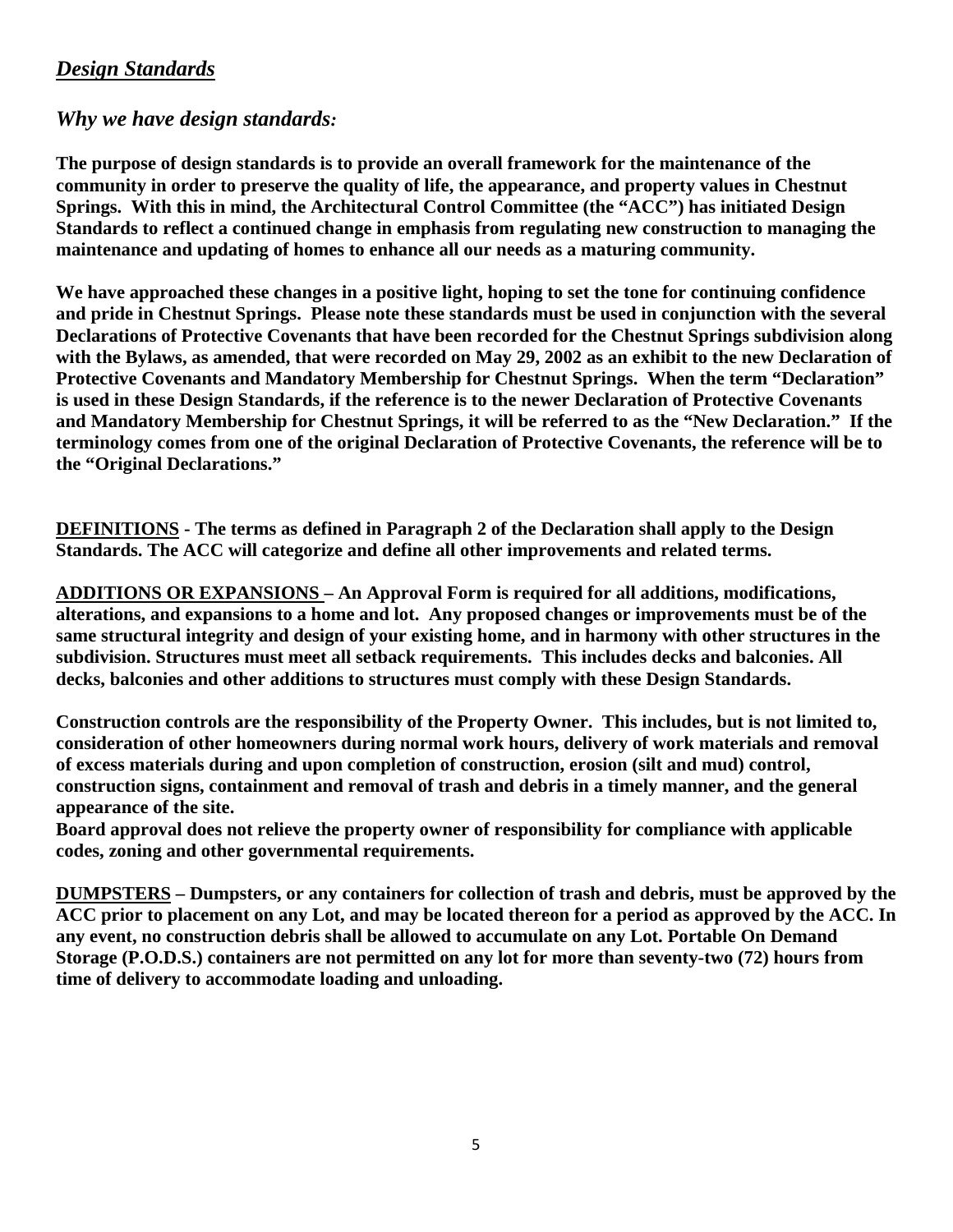**FENCES/WALLS - No fence or wall shall be erected on any Lot without the prior written approval of the ACC. Fences/walls of wood, stone or brick are preferred and eligible for approval. Fences or walls shall:** 

- **1. Be located in the rear and adjoining of a Lot, never in the front of a Lot;**
- **2. Compliment the design, texture and color of all Structures on the same Lot;**
- **3. Be a maximum of six (6) feet above grade in height;**
- **4. Not completely block vision, unless approved by the ACC; and**
- **5. Be constructed in accordance with the Covenants for each unit.**

**LIGHTING – Industrial-looking and intrusive glaring exterior lights are prohibited.** 

**LAWN DÉCOR – Need not be approved by the ACC as long as it conforms to the community design standards set forth in this document.** 

**MAILBOXES – The homeowner must maintain a mailbox in good working order and in compliance with all Federal regulations and ordinances. All mailboxes shall harmonize with the home and adjacent buildings.** 

**PAINTING AND STAINING – Prior approval is required for any painting or staining of exterior surfaces when the intent is to change the existing colors of the home. Color chips for all proposed colors should accompany all paint approval forms. The color of the roof and any other materials, such as brick or stone, must be considered when selecting house colors.** 

**PARKING – Commercial vehicles, school buses, RV's, campers, trailers, boats and other watercraft are expressly prohibited from being parked on a Lot other than as stated in the CSHA covenants.** 

**In referencing the Original Covenants: "trailers, campers, trucks (except pick-up trucks and vans), travel busses or any such equipment must be parked in the garage or basement of a residence located on such lot."** 

**Exposed storage and parking of vehicles on non-paved areas is prohibited. In addition, and in accordance with Cobb County zoning laws, no vehicle or trailer of any kind dismantled, inoperative or without a current vehicle tag may be stored on any street or residential property, unless stored in a garage.** 

**SIGNS – Directional signs for a real estate open house or garage/yard sale may be placed at street intersections, excluding Common Property locations, and shall be on freestanding metal or wood stakes, and are not allowed to be attached to any portion of street signs or stop signs. Person(s) placing any signs shall be responsible for any damage caused. Signs not in compliance with this Standard shall be removed. Signs may be placed forty-eight (48) hours prior to and be removed forty-eight (48) hours after any event.** 

**ROOFING – All roof replacements, when the intent is to change the existing color or texture, must be approved by the ACC. A sample of the proposed roof material should be included with the Approval Form. All roof stacks and flashing must be painted to blend with roof colors.** 

**SIDING AND SHUTTERS – All siding and shutter replacement material, if changed from the original material, style or color, must be submitted for approval by the ACC/Board. This also includes the addition to or deletion of shutters on a structure.**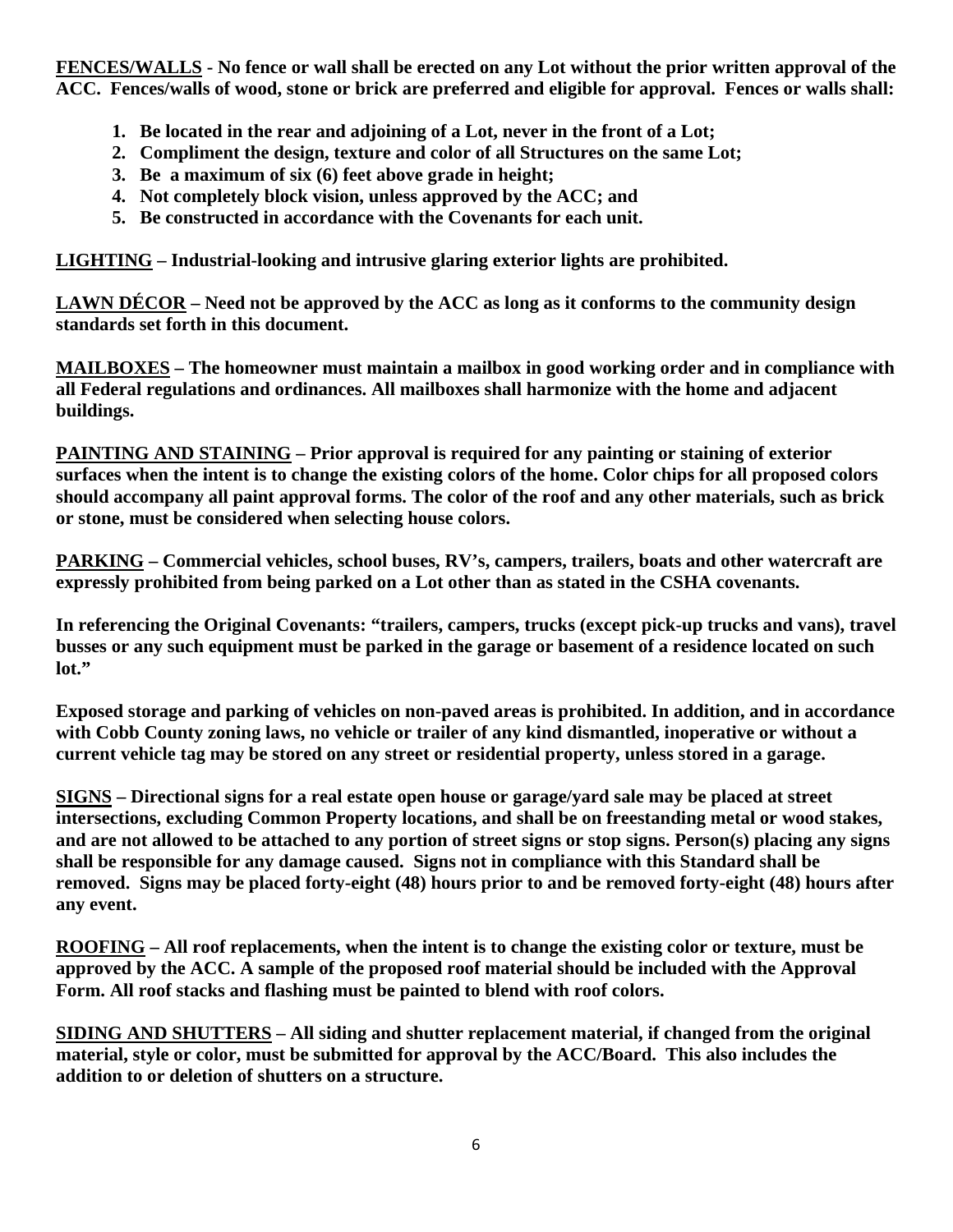**WINDOWS AND DOORS – Silver-finished aluminum doors (including sliding doors) and windows shall not be approved. A factory painted or anodized finish aluminum or vinyl may be used, the color of which shall be specified in the plans and specifications submitted to the ACC for approval, and shall be subject to the color guidelines. This includes garage doors.** 

**AIR CONDITIONING UNITS – No window air conditioner units are permitted on the front of the house or parallel to the street for corner lots.** 

**SOLAR COLLECTORS – Solar collectors may be allowed provided they resemble skylights in appearance and are not visible from the street or Common Property.** 

**WOODPILES AND CLOTHESLINES – Woodpiles for fireplaces shall be neatly stacked and not visible from the street. Clotheslines are not allowed.** 

**DOCKS – Docks are prohibited unless approved by the ACC as the lake property along the shoreline is common area property belonging to the HOA. For those whose lot is adjacent to the lake, please refer to your deed so that you are aware of your property line.** 

**DRIVEWAYS AND PULL-OFF AREAS – Driveways shall be constructed with allowed paving materials or concrete (please refer to the Declaration of Covenants for your specific unit). Colored and/or patterned concrete needs prior approval from the ACC. Any repairs to driveways and/or additions of parking areas shall be constructed of the same material and shall be of the same level as the existing driveway. The ACC may consider other hard surface materials when plans and specifications are submitted for approval. Carports shall be prohibited.** 

**OUT BUILDINGS AND PREFABRICATED OR FACTORY BUILT STRUCTURES – An accessory building must be of the same color, material and architectural style as the main residence or of color, material and style that is generally recognized as complementary to that of the main residence. Metal buildings are prohibited. Prefabricated or factory-built buildings shall not be permitted within the Chestnut Springs subdivision, and such manufactured units shall not be employed as elements in the construction of residential structures affixed to real property within the subdivision except by express written consent of the ACC.** 

**LANDSCAPING - A written landscape plan shall be submitted to the ACC prior to any major changes (greater than \$1000) in the current landscape layout. Plans should include a drawing to show location, variety and size of all plant materials, as well as location and description of all "hardscape" items such as walls, rocks, fountains, statuary and so forth. Plans for landscape lighting must be submitted for approval. The plan must be completed within the time frame agreed to by the ACC, but no later than six (6) months after the approval date. Any landscaping improvements shall not alter drainage of water onto neighboring properties or common property.** 

**TREES – When trees are to be removed, stumps in front yards or visible from the street or common property, must be ground down to the level of the surrounding soil.**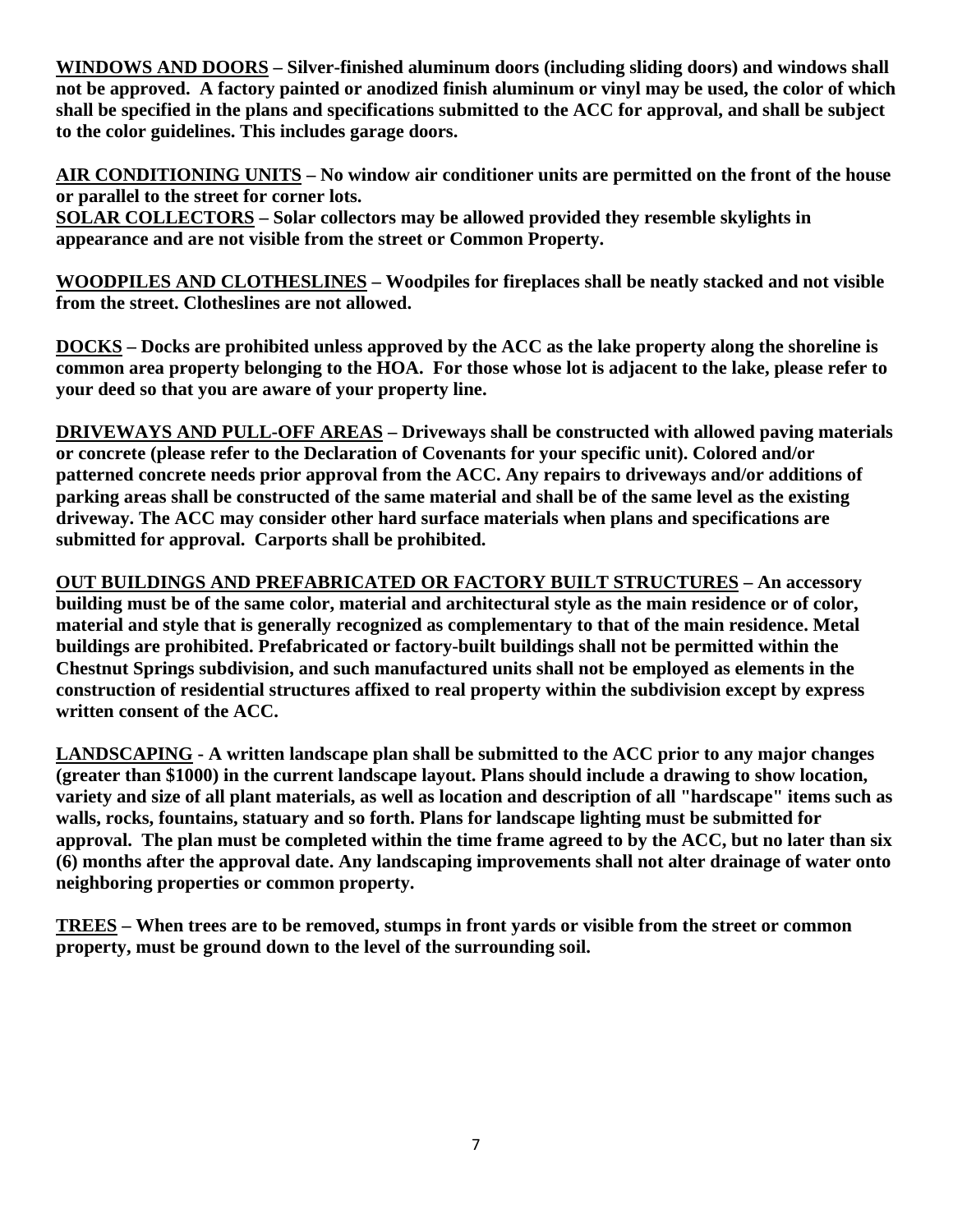**LAWN AND LANDSCAPE MAINTENANCE – The Homeowner shall perform lawn and landscape maintenance in a timely manner that is consistent with the community-wide standards for Chestnut Springs. This maintenance includes mowing, edging, and weeding, when permitted by local ordinance. This maintenance will also include periodic watering when permitted by local ordinance. Vegetable gardens should be located at the rear of the Lot in a location that is not visible from the street. If a vegetable garden must be planted in a manner that does make it visible from the street, the vegetable garden must be screened from view.**

**TRASH – Trash shall be placed in containers and shall not be stored in the front of a residence.** 

**SWIMMING POOLS, HOT TUBS AND SPAS – Plans for swimming pools, hot tubs or spa installation must be submitted to the ACC for approval. Said plans should include, but not be limited to, location, materials, lighting, fencing, and landscaping. No above ground swimming pools are permitted.** 

**NUISANCE CONDITIONS –No activities or conditions will be permitted to exist on a lot or in a home that would create danger, be inconsistent with the aesthetics and community-wide standards or not in visual harmony with the rest of the buildings, lots and homes in the Chestnut Springs community. Each situation will be evaluated independently by the ACC and will be resolved as quickly as possible between the ACC and the individual owner. Examples of offensive, inconsistent or unsafe conditions include but are not limited to: dog runs or lines, ropes visible from the street or Common Property, maintenance of shrubs at intersections.** 

**RECREATIONAL EQUIPMENT – All non-fixed sports equipment or fixtures shall be prohibited from use in the common areas, right of ways, and streets. Equipment such as soccer goals, mobile basketball poles, volleyball nets, etc., shall not be left in yards, visible from the street, overnight.** 

#### *Amendment:*

**The Design Standards may be amended from time to time by a majority vote of the members of the Board.**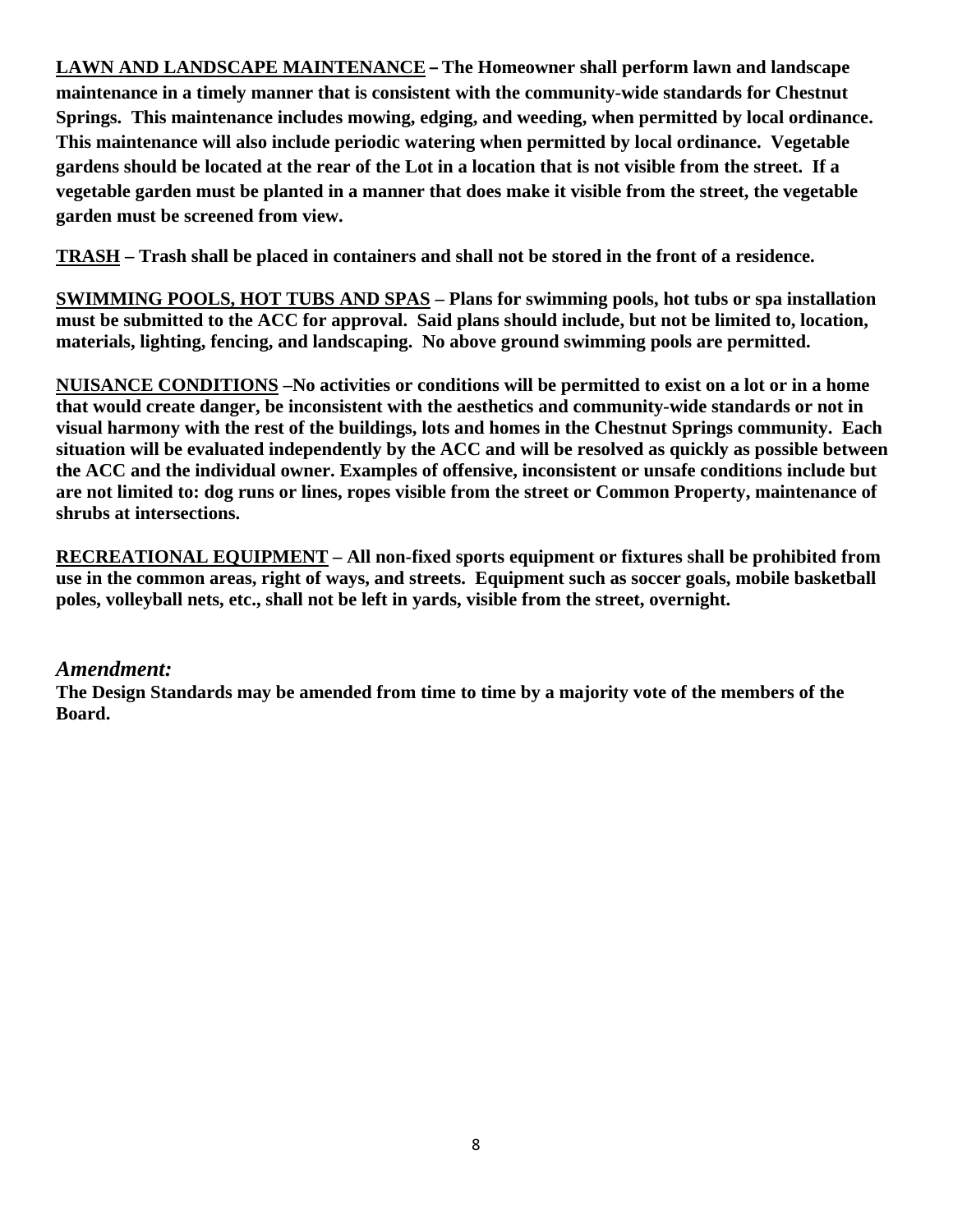#### *Enforcement Procedure:*

**CSHA has the legal authority, as established in paragraph 6 of the New Declaration, paragraphs 2 and 16 of the Original Declarations, and the Bylaws for the Association. This authority permits the CSHA to enforce the Design Standards, impose fines, and exercise the right of abatement.** 

#### *Violations:*

**Complaints about apparent covenant violations are to be reported by any source to the Board and must be submitted in writing. All complaints must be in writing, including name and contact for person submitting the information. The Board will use a reporting form that is created by the ACC and provided to each owner. The ACC shall refer all matters related to violations to the Board as promptly as possible. The Board will make a decision as to the best method of responding to any complaint. Possible sanctions for violation of the Association's governing documents, including but not limited to modifications, additions, improvements or alterations to the home or lot, include but are not limited to: (i) suspension of the right to vote; (ii) suspension of the right to use the recreational facilities; (iii) recordation of notice of covenant violation with the Superior Court; (iv) imposition of a fine on a per violation or per day basis; (v) commencement of legal proceedings; (vi) correction of the violation by the Association with all costs incurred charged to the violator; and/or (vii) filing a lien against property/homeowner in question of violation for all fines and costs related to bringing the lot into compliance with the Association's governing legal documents.** 

#### *ACC Violation and Fine Letter Schedule:*

**1. Friendly Violation Letter** 

**The first Notification Letter sent to homeowner will provide a courteous way to inform the homeowner of their possible violation(s) of the Association's governing legal documents. Homeowner is given a minimum of ten (10) calendar days after this letter is sent to cure the violation.** 

**2. Second notice of violation and warning of fines** 

 **The second notice letter will provide the homeowner with information regarding the nature of the violation, the steps that must be taken to comply with the Association's legal documents, the timing and amount of possible fines, and/or liens.** 

**3. Third notice of violation letter and notice of fine:** 

**The notice of fine that has been imposed and the total dollar amount of the fine that has been imposed should be provided in this letter. This letter should also contain a warning of additional fines, liens, and potential legal action (i.e. lawsuit).** 

**4. Fourth notice of violation and notice of fine:** 

 **This letter should notify the owner of the current dollar amount of fines that have been assessed against the lot.** 

 **The letter should also contain language that notifies the owner that fines will continue until the violation is remedied.** 

 **Homeowner is also notified that a notice of violation of the Association's governing legal documents may be recorded in the land record**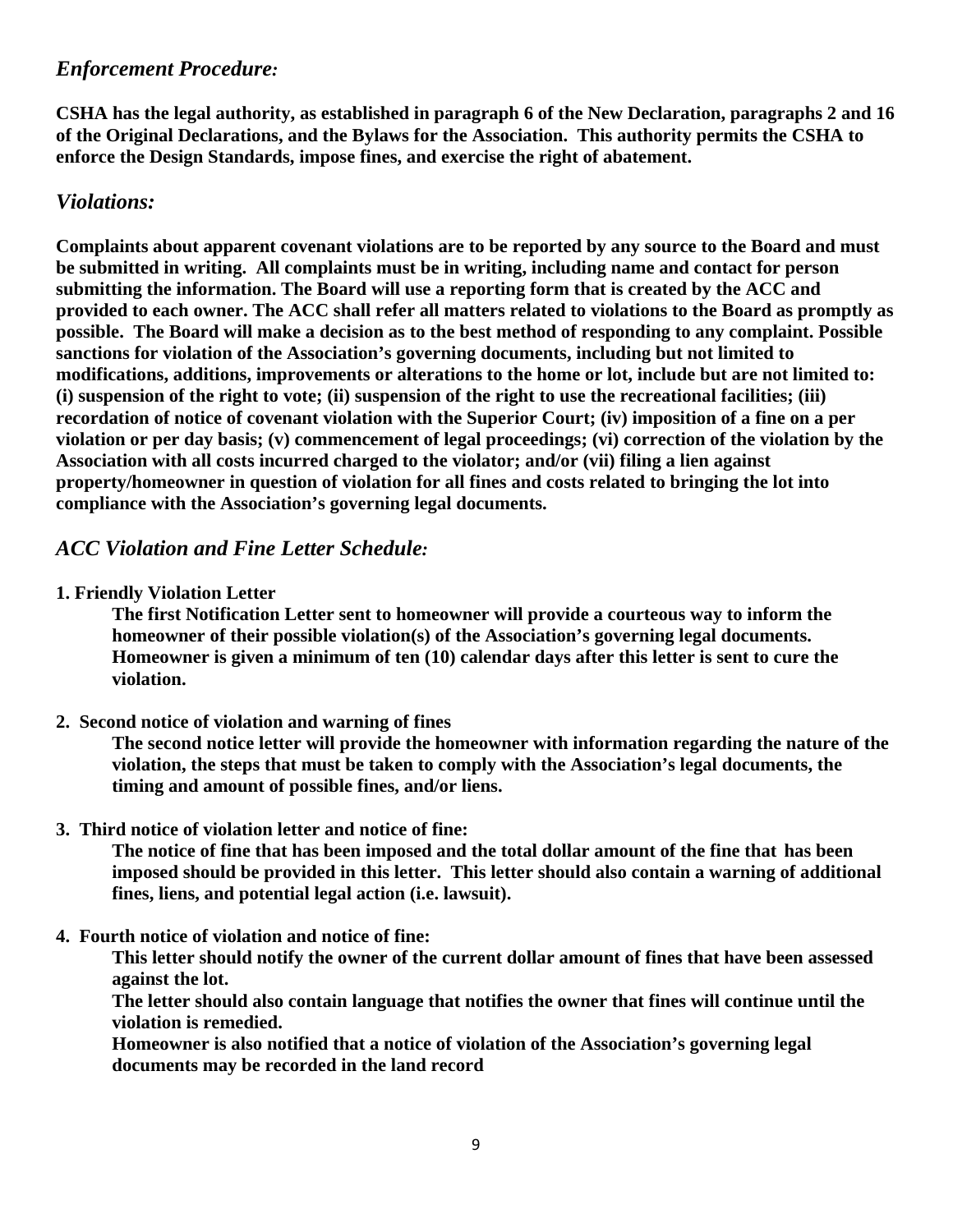#### **5. Final notice of violation letter:**

 **This letter should contain an updated balance of fines due.** 

 **This letter should state that the fines have continued since [Board to insert date fines began] and will continue until the violation is remedied.** 

**The homeowner should be advised that if the violation has not been remedied within ten (10) days after the letter is sent, fines are still being imposed, collection procedures to collect the fines will begin and a lien for all fines past due will be recorded in the land records.** 

**6. Notification of lien filing:** 

 **This letter should contain an updated statement of the current balance due of fines.** 

 **This letter should also state the fines will continue until the violation is remedied.** 

 **At this time, the homeowner should have received multiple notifications of the violation and needs to take steps immediately.** 

 **The homeowner is notified, via certified mail, that a lien has been filed against the home.**